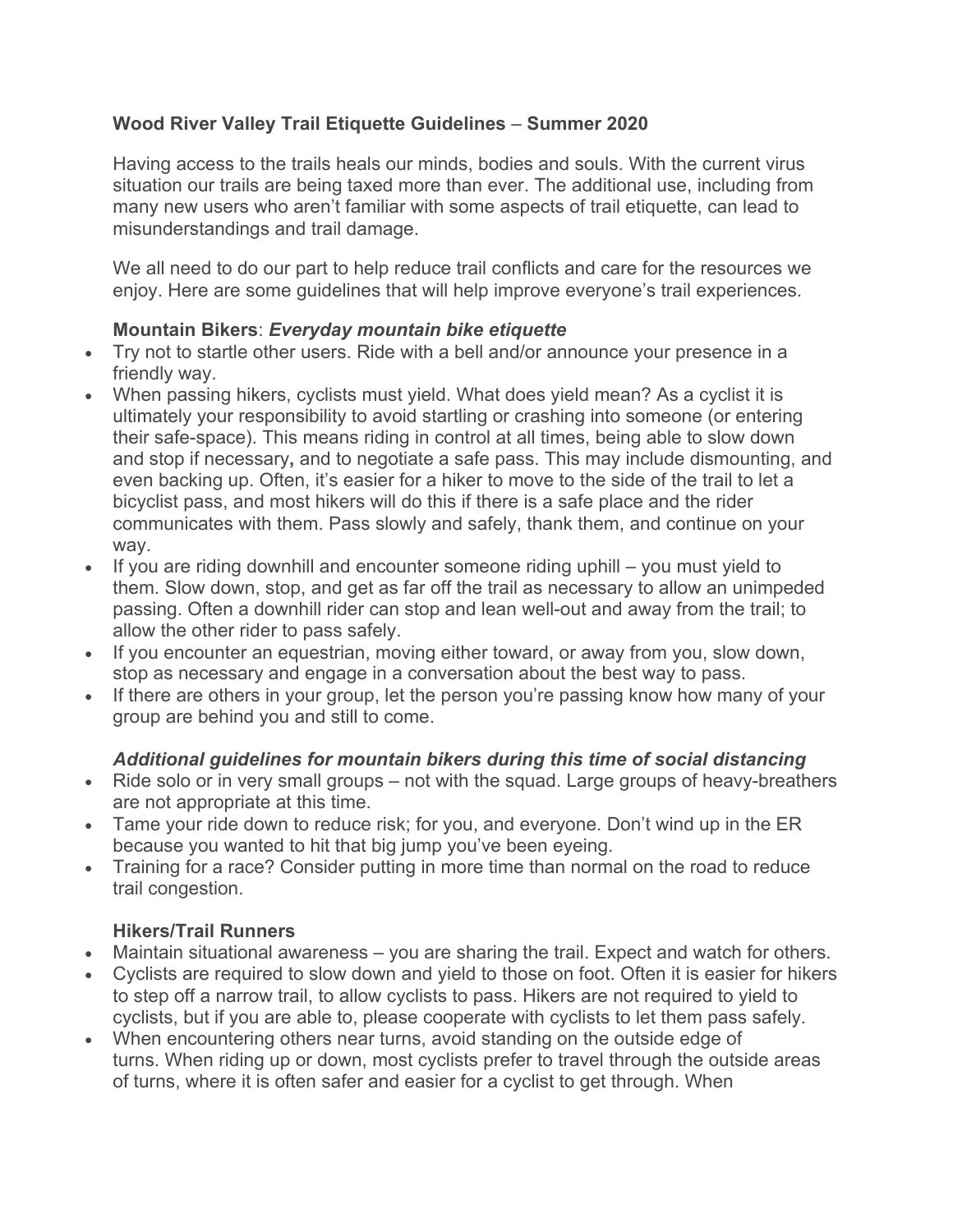encountering cyclists, please stand on the inside of turns, or away from the turn altogether.

• If hiking in groups, try to keep them small, and spread out so that other users can pass safely.

## **Equestrians**

- Choose trails that are appropriate for your skill level, and for the comfort level of your horse.
- If your horse needs practice on more technical trail moves, or being around other users, consider seeking out instruction or practice-time at one of the equine training facilities in the valley.
- Work with other users to share the trail.

# **Motorized**

- Ride on trails and roads designated as open to your mode of travel and that are appropriate to your skill level and experience. Utilize area motor-vehicle-use-maps and other appropriate maps and tools when planning your route. Resources for helping you determine what roads and trails are open to your chosen mode of travel can be found near the bottom of this document.
- When meeting others on the trail, slow down and stop to facilitate a safe passage. Some local riders stop, shut off their machines, take off their helmets and say hi. Every encounter may not require that level of patience and courtesy, but take it easy and help others enjoy their outing.

## **ALL USERS,** *during this time of social distancing*

- The health and safety of our community is the most important thing right now, and we all have a role to play in lightening the load on our emergency response and medical systems. If we work together, we can weather the storm and help keep the trails open for responsible, safe use.
- With limited exercise options, our trails are getting more use than ever. Help reduce crowds by riding or walking to trails whenever possible. If you do drive, do it safely and slow down through neighborhoods.
- Don't crowd trailheads and don't congregate in groups on trails. Groups present the biggest risk to spreading the virus.
- Wear a mask, especially at trailheads. If you find you can't wear it all the time, pull it up when passing others out on the trails.
- Don't spread COVID. Stay up-to-date on public health recommendations: CDC

Idaho Department of Health and Welfare Blaine County, Idaho official website

• Remember that everyone is here to enjoy the trails, just like you. Smile, cooperate, help others. If you feel the need to educate another trail user about etiquette, do it politely.